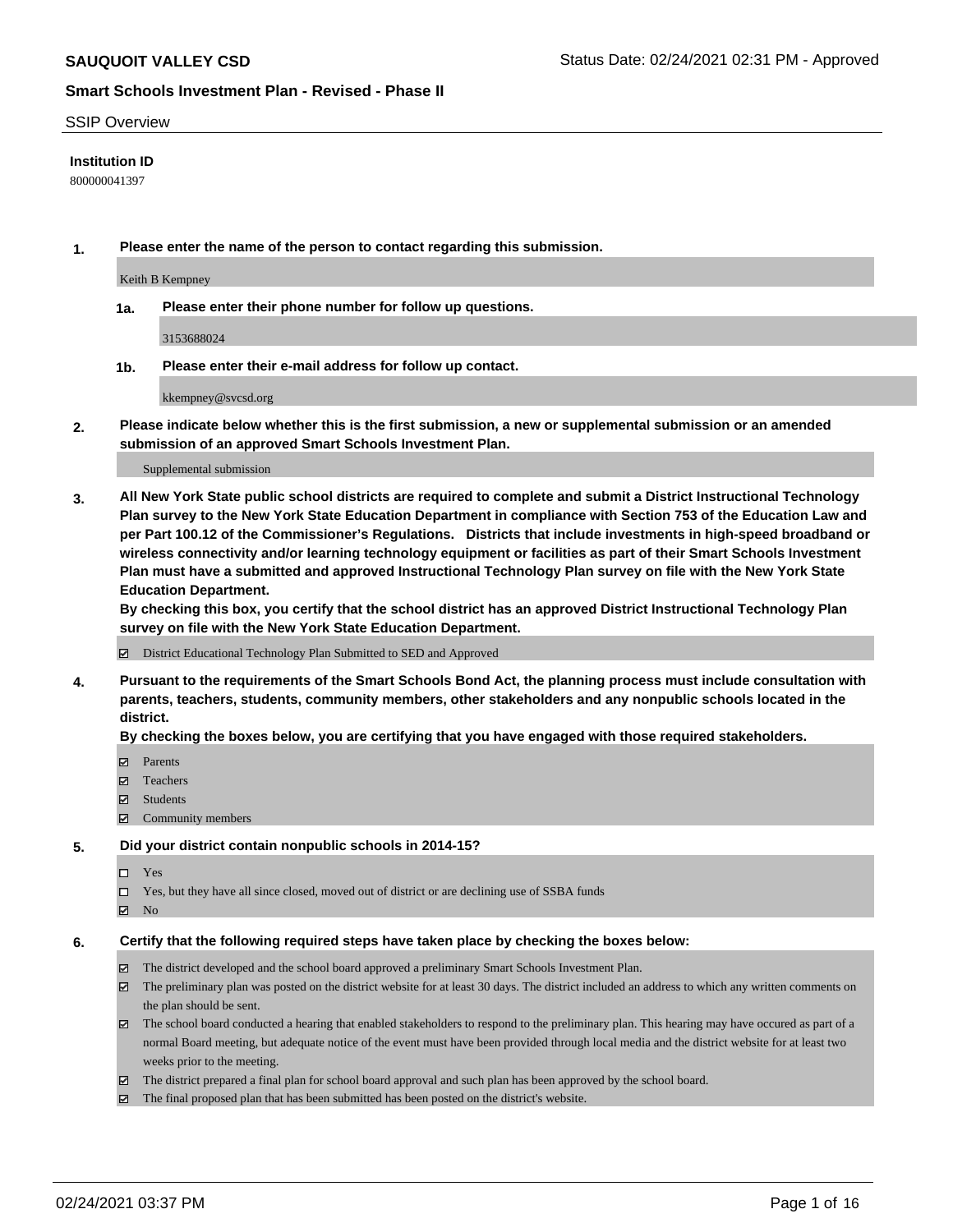# SSIP Overview

**6a. Please upload the proposed Smart Schools Investment Plan (SSIP) that was posted on the district's website, along with any supporting materials. Note that this should be different than your recently submitted Educational Technology Survey. The Final SSIP, as approved by the School Board, should also be posted on the website and remain there during the course of the projects contained therein.**

SV Smart Bond-Technology - Phase 2.pdf

**6b. Enter the webpage address where the final Smart Schools Investment Plan is posted. The Plan should remain posted for the life of the included projects.**

https://www.svcsd.org/cms/lib/NY01913388/Centricity/Domain/4/Smart%20School%20Bond%20Act-Phase%20II%20Overview.pdf

**7. Please enter an estimate of the total number of students and staff that will benefit from this Smart Schools Investment Plan based on the cumulative projects submitted to date.**

1,000

**8. An LEA/School District may partner with one or more other LEA/School Districts to form a consortium to pool Smart Schools Bond Act funds for a project that meets all other Smart School Bond Act requirements. Each school district participating in the consortium will need to file an approved Smart Schools Investment Plan for the project and submit a signed Memorandum of Understanding that sets forth the details of the consortium including the roles of each respective district.**

 $\Box$  The district plans to participate in a consortium to partner with other school district(s) to implement a Smart Schools project.

### **9. Please enter the name and 6-digit SED Code for each LEA/School District participating in the Consortium.**

| Partner LEA/District | <b>ISED BEDS Code</b> |
|----------------------|-----------------------|
| (No Response)        | (No Response)         |

### **10. Please upload a signed Memorandum of Understanding with all of the participating Consortium partners.**

(No Response)

### **11. Your district's Smart Schools Bond Act Allocation is:**

\$1,057,495

#### **12. Final 2014-15 BEDS Enrollment to calculate Nonpublic Sharing Requirement**

|            | l Public Enrollment | Nonpublic Enrollment | Total Enrollment | Nonpublic Percentage |
|------------|---------------------|----------------------|------------------|----------------------|
| Enrollment | .019                |                      | .019.00          | 0.00                 |

**13. This table compares each category budget total, as entered in that category's page, to the total expenditures listed in the category's expenditure table. Any discrepancies between the two must be resolved before submission.**

|                                          | Sub-Allocations | <b>Expenditure Totals</b> | <b>Difference</b> |
|------------------------------------------|-----------------|---------------------------|-------------------|
| <b>School Connectivity</b>               | 199,475.00      | 199,475.00                | 0.00              |
| Connectivity Projects for<br>Communities | 0.00            | 0.00                      | 0.00              |
| Classroom Technology                     | 383,119.84      | 383,119.84                | $-0.00$           |
| Pre-Kindergarten Classrooms              | 0.00            | 0.00                      | 0.00              |
| Replace Transportable<br>Classrooms      | 0.00            | 0.00                      | 0.00              |
| High-Tech Security Features              | 188,999.60      | 188,999.60                | 0.00              |
| Nonpublic Loan                           | 0.00            | 0.00                      | 0.00              |
| Totals:                                  |                 |                           |                   |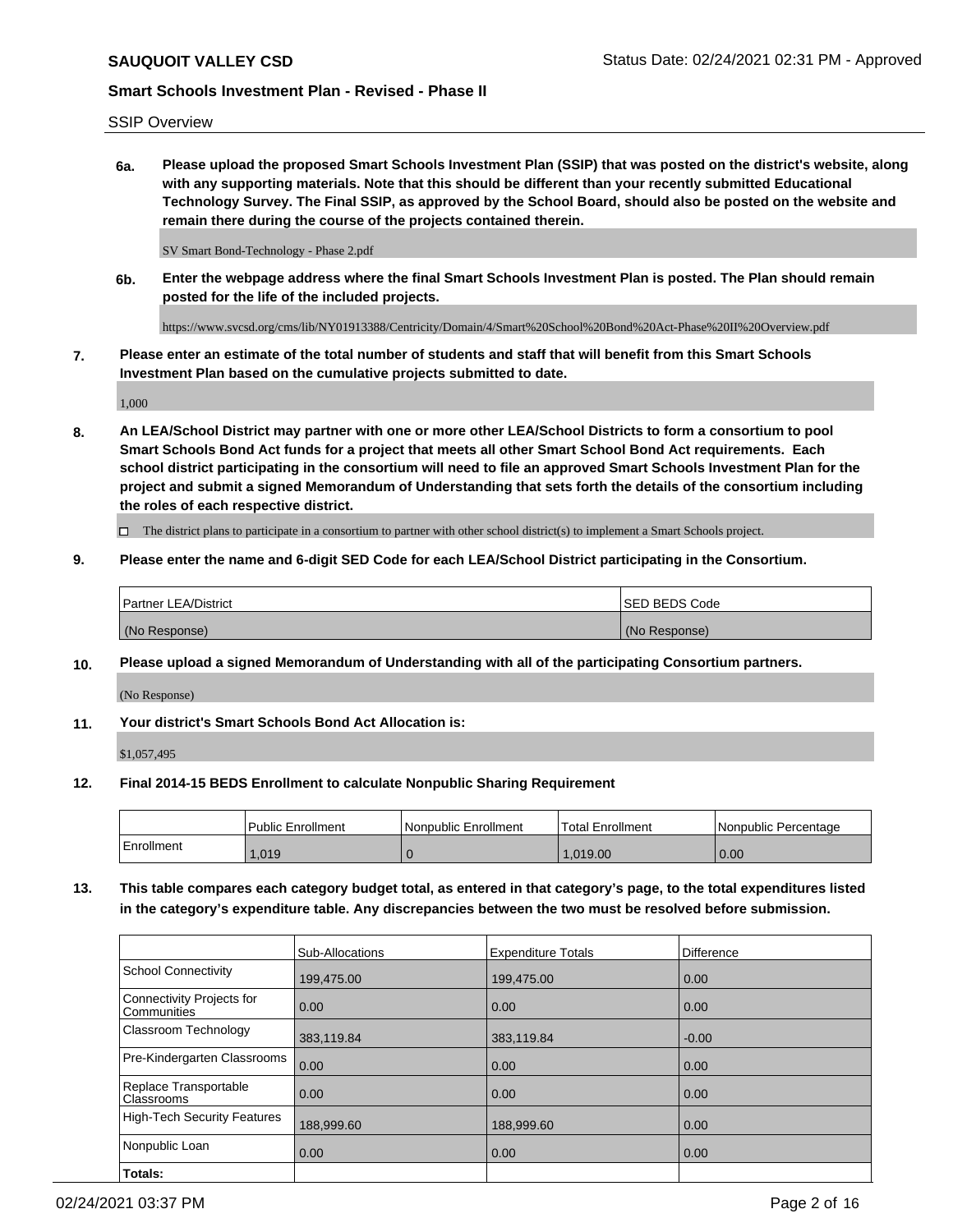# SSIP Overview

| Sub-Allocations | Totals<br>Expenditure | <b>Difference</b> |
|-----------------|-----------------------|-------------------|
| 771,594         | 771,594               | -ч                |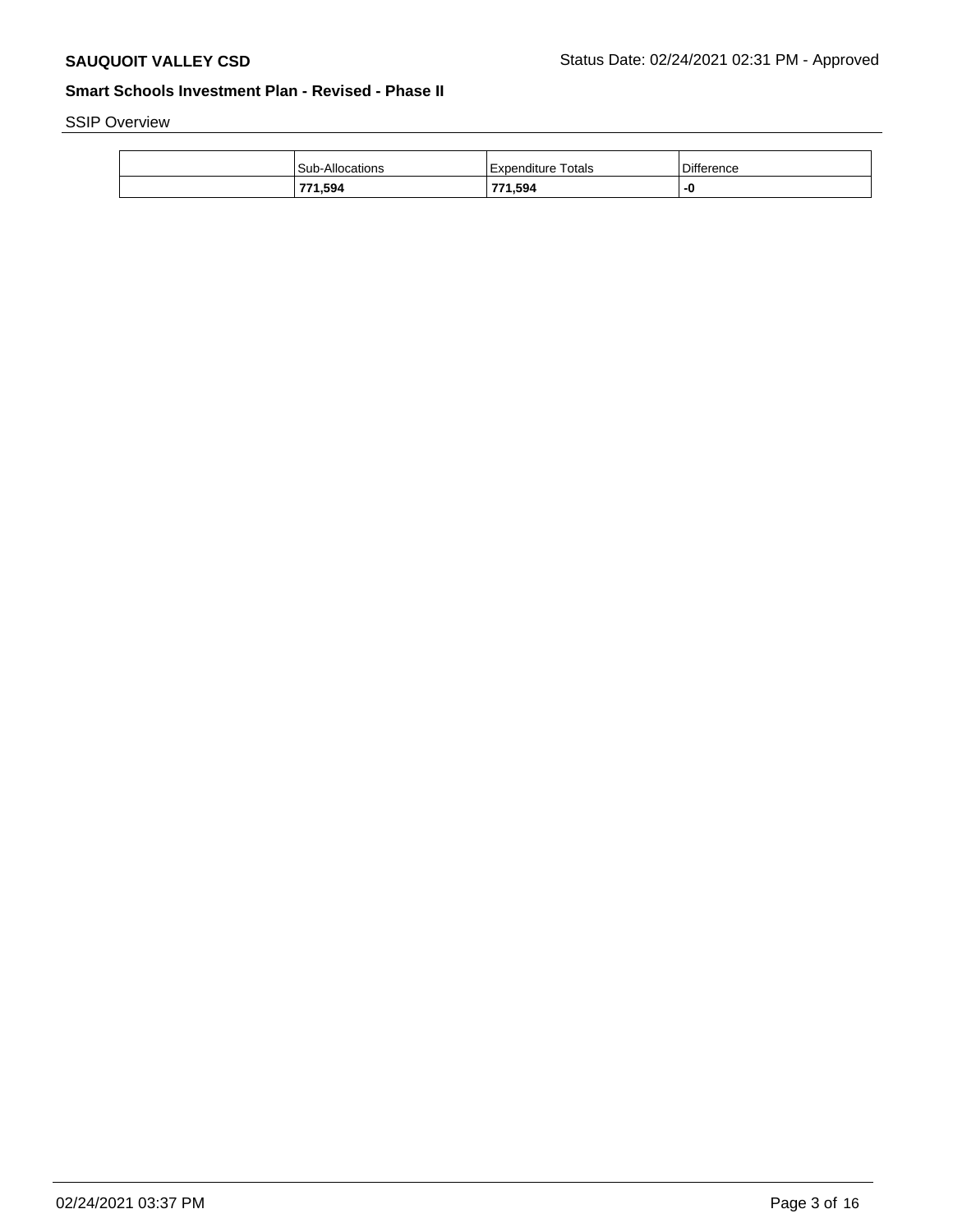School Connectivity

- **1. In order for students and faculty to receive the maximum benefit from the technology made available under the Smart Schools Bond Act, their school buildings must possess sufficient connectivity infrastructure to ensure that devices can be used during the school day. Smart Schools Investment Plans must demonstrate that:**
	- **• sufficient infrastructure that meets the Federal Communications Commission's 100 Mbps per 1,000 students standard currently exists in the buildings where new devices will be deployed, or**
	- **• is a planned use of a portion of Smart Schools Bond Act funds, or**
	- **• is under development through another funding source.**

**Smart Schools Bond Act funds used for technology infrastructure or classroom technology investments must increase the number of school buildings that meet or exceed the minimum speed standard of 100 Mbps per 1,000 students and staff within 12 months. This standard may be met on either a contracted 24/7 firm service or a "burstable" capability. If the standard is met under the burstable criteria, it must be:**

**1. Specifically codified in a service contract with a provider, and**

**2. Guaranteed to be available to all students and devices as needed, particularly during periods of high demand, such as computer-based testing (CBT) periods.**

**Please describe how your district already meets or is planning to meet this standard within 12 months of plan submission.**

**In SSIB Phase 1(2019), the district upgraded all the switches and fiber to be 10G capable. In his phase (Phase II) we are planning on upgrading our WiFi network to the newest standards with every classroom having the ability to host at least 30 devices and large group (gym, cafeteria, auditorium) areas to host up to 120-150 devices.**

**In 2019, we held CBT with Chromebooks for 5-8 Math and ELA. We were able to place over 70 students in the gym and use chromebooks for testing. This was before any updates were made to the switches or access points.**

- **1a. If a district believes that it will be impossible to meet this standard within 12 months, it may apply for a waiver of this requirement, as described on the Smart Schools website. The waiver must be filed and approved by SED prior to submitting this survey.**
	- By checking this box, you are certifying that the school district has an approved waiver of this requirement on file with the New York State Education Department.
- **2. Connectivity Speed Calculator (Required). If the district currently meets the required speed, enter "Currently Met" in the last box: Expected Date When Required Speed Will be Met.**

|                         | l Number of<br><b>Students</b> | Required Speed<br>lin Mbps | Current Speed in Expected Speed<br><b>Mbps</b> | to be Attained | Expected Date<br>When Required       |
|-------------------------|--------------------------------|----------------------------|------------------------------------------------|----------------|--------------------------------------|
|                         |                                |                            |                                                |                | Within 12 Months 1Speed Will be Met1 |
| <b>Calculated Speed</b> | 945                            | 94.50                      | 1000                                           | 1000           | Currently Met                        |

**3. Describe how you intend to use Smart Schools Bond Act funds for high-speed broadband and/or wireless connectivity projects in school buildings.**

Phase 1 of our plan we completed new fiber and switches

Phase 2: The plan is to install new cat 6 wires to all classrooms and meeting areas for new WiFi access points.

**4. Describe the linkage between the district's District Instructional Technology Plan and how the proposed projects will improve teaching and learning. (There should be a link between your response to this question and your responses to Question 1 in Section IV - NYSED Initiatives Alignment: "Explain how the district use of instructional technology will serve as a part of a comprehensive and sustained effort to support rigorous academic standards attainment and performance improvement for students."** 

**Your answer should also align with your answers to the questions in Section II - Strategic Technology Planning and the associated Action Steps in Section III - Action Plan.)**

We will upgrade our network and services to allow each classroom to host 30 wireless devices that can be used for assessment, on-line learning, research, and other classroom-related events.

We will upgrade our network to allow for IP cameras to be installed in all the buildings to allow for better security and monitoring of students.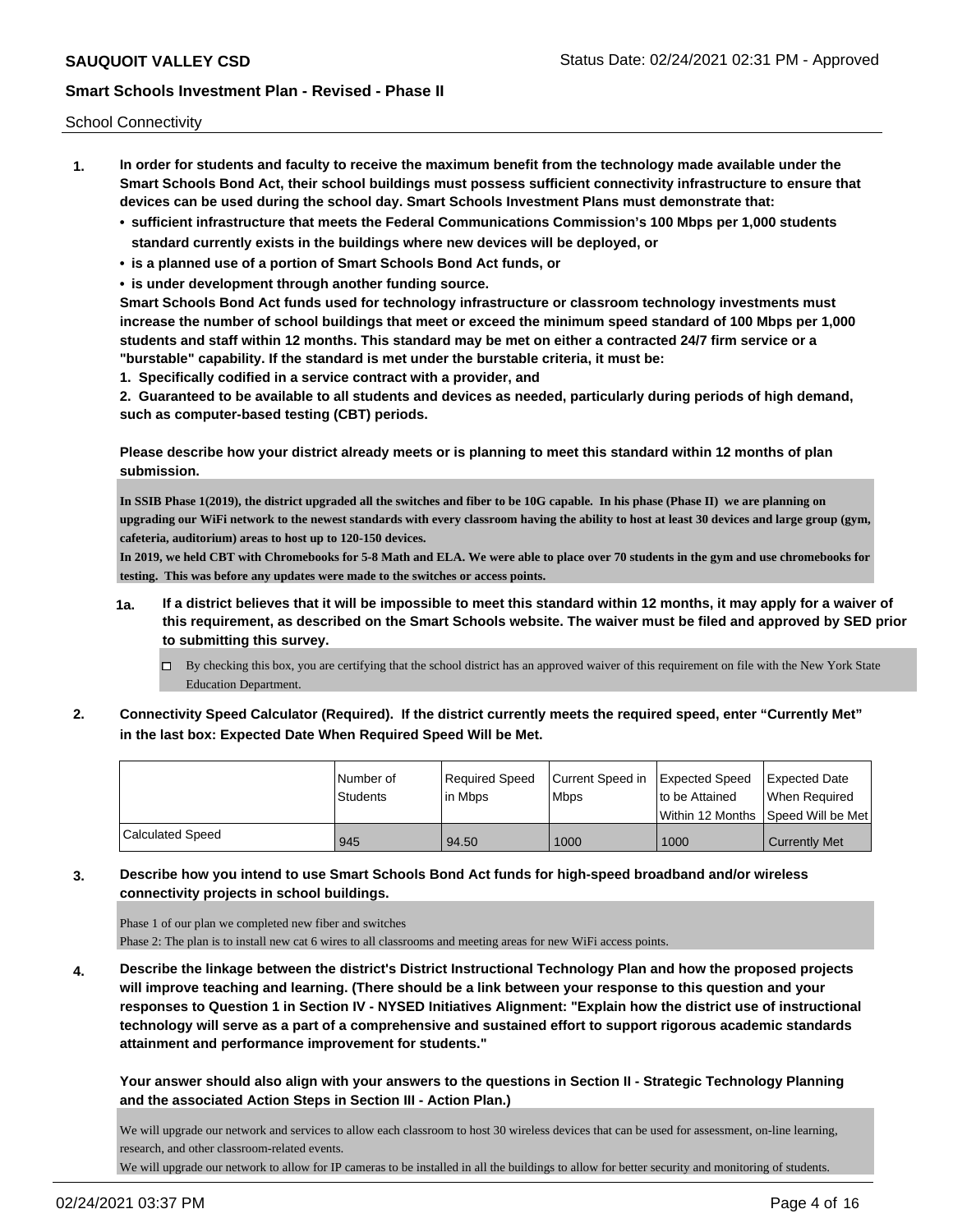#### School Connectivity

**5. If the district wishes to have students and staff access the Internet from wireless devices within the school building, or in close proximity to it, it must first ensure that it has a robust Wi-Fi network in place that has sufficient bandwidth to meet user demand.**

**Please describe how you have quantified this demand and how you plan to meet this demand.**

Each classroom and meeting space will have access points capable of handling a full capacity room. In Phase 1 we installed new 10G fiber between data closets inside building and between buildings. In Phase 2 we plan on installing new cat 6 punch down panel and cat 6 cables to every instructional space in our district. In this phase we will purchase a new wireless controller and access points to accomplish this goal

**6. Smart Schools plans with any expenditures in the School Connectivity category require a project number from the Office of Facilities Planning. Districts must submit an SSBA LOI and receive project numbers prior to submitting the SSIP. As indicated on the LOI, some projects may be eligible for a streamlined review and will not require a building permit.**

**Please indicate on a separate row each project number given to you by the Office of Facilities Planning.**

| <b>Project Number</b> |  |
|-----------------------|--|
| 41-16-03-04-7-999-BA1 |  |
|                       |  |

**7. Certain high-tech security and connectivity infrastructure projects may be eligible for an expedited review process as determined by the Office of Facilities Planning.**

**Was your project deemed eligible for streamlined review?**

Yes

**7a. Districts that choose the Streamlined Review Process will be required to certify that they have reviewed all installations with their licensed architect or engineer of record and provide that person's name and license number. The licensed professional must review the products and proposed method of installation prior to implementation and review the work during and after completion in order to affirm that the work was codecompliant, if requested.**

I certify that I have reviewed all installations with a licensed architect or engineer of record.

**8. Include the name and license number of the architect or engineer of record.**

| <b>Name</b>                                  | l License Number |
|----------------------------------------------|------------------|
| Nicholas Signorelli AIA, NCARB, LEED AP BD+C | 24017            |

**9. Public Expenditures – Loanable (Counts toward the nonpublic loan calculation)**

| Select the allowable expenditure type.      | <b>PUBLIC</b> Items to be | Quantity  | Cost Per Item | Total Cost |
|---------------------------------------------|---------------------------|-----------|---------------|------------|
| Repeat to add another item under each type. | Purchased                 |           |               |            |
| (No Response)                               | (No Response)             | (No       | (No           | 0.00       |
|                                             |                           | Response) | Response)     |            |
| (No Response)                               | (No Response)             | (No       | (No           | 0.00       |
|                                             |                           | Response) | Response)     |            |
| (No Response)                               | (No Response)             | (No       | (No           | 0.00       |
|                                             |                           | Response) | Response)     |            |
| (No Response)                               | (No Response)             | (No       | (No           | 0.00       |
|                                             |                           | Response) | Response)     |            |
| (No Response)                               | (No Response)             | (No       | (No           | 0.00       |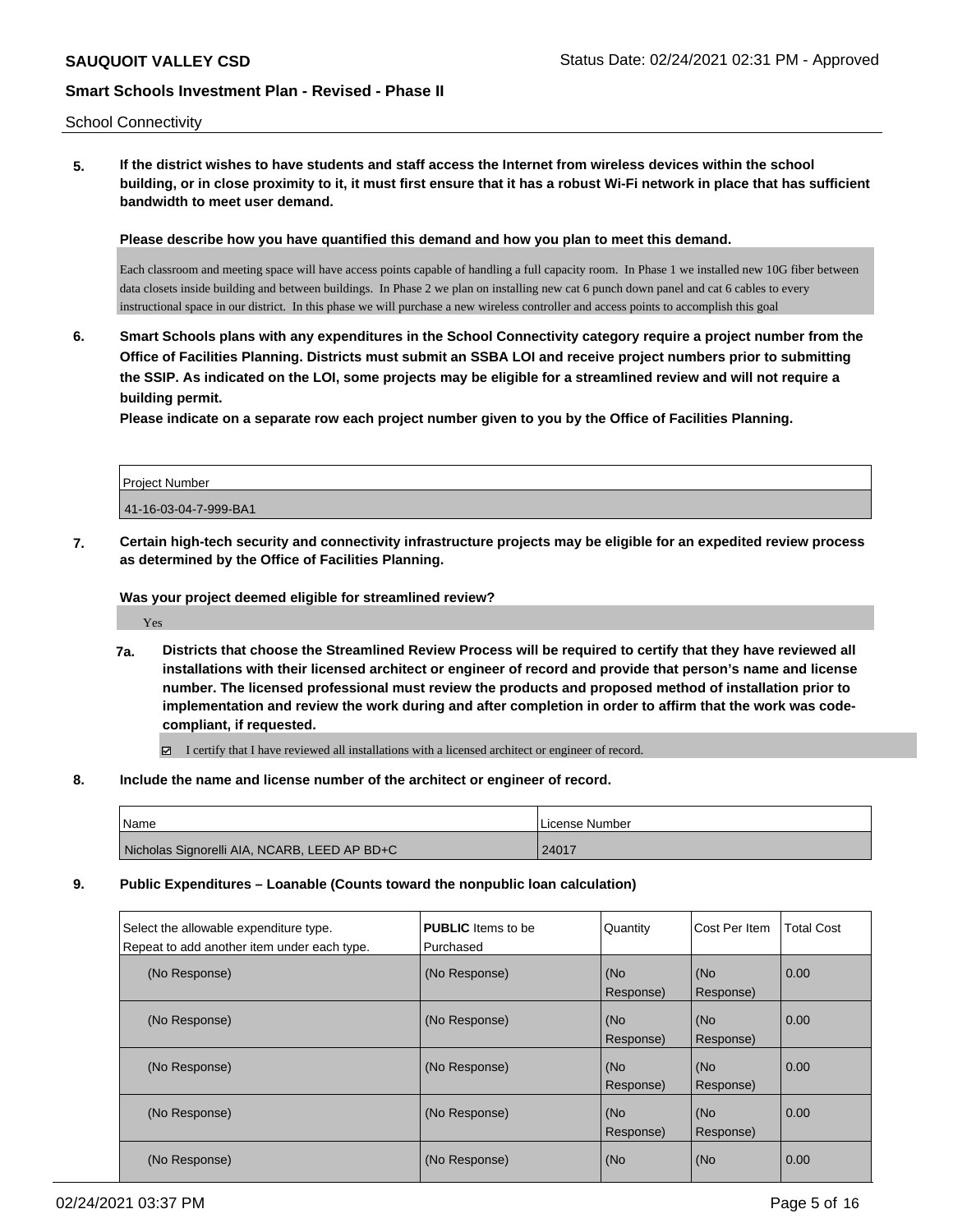School Connectivity

| Select the allowable expenditure type.<br>Repeat to add another item under each type. | <b>PUBLIC</b> Items to be<br>l Purchased | Quantity  | Cost Per Item | <b>Total Cost</b> |
|---------------------------------------------------------------------------------------|------------------------------------------|-----------|---------------|-------------------|
|                                                                                       |                                          | Response) | Response)     |                   |
|                                                                                       |                                          |           | 0.00          | -0                |

### **10. Public Expenditures – Non-Loanable (Does not count toward nonpublic loan calculation)**

| Select the allowable expenditure<br>type. | <b>PUBLIC</b> Items to be purchased | Quantity       | Cost per Item | <b>Total Cost</b> |
|-------------------------------------------|-------------------------------------|----------------|---------------|-------------------|
| Repeat to add another item under          |                                     |                |               |                   |
| each type.                                |                                     |                |               |                   |
|                                           |                                     |                |               |                   |
| <b>Network/Access Costs</b>               | POE+1 G switch                      | 5              | 2.800.00      | 14,000.00         |
| <b>Outside Plant Costs</b>                | Add new 6 G wires                   | $\mathbf 1$    | 27,050.00     | 27,050.00         |
| <b>Network/Access Costs</b>               | Wifi: Aruba AW-K12-1 License        | 155            | 24.50         | 3,797.50          |
| <b>Professional Services</b>              | <b>Engineering and Testing</b>      | $\mathbf 1$    | 20,000.00     | 20,000.00         |
| <b>Network/Access Costs</b>               | Wifi: Aruba 3Y FC 24X7 ED Dev SVC   | 155            | 6.30          | 976.50            |
| Network/Access Costs                      | Wifi: Aruba MM-VA-50                | $\overline{4}$ | 997.50        | 3,990.00          |
| <b>Network/Access Costs</b>               | WiFi:Aruba 3Y FC24x7                | $\overline{4}$ | 423.90        | 1,695.60          |
| <b>Network/Access Costs</b>               | WiFi: Aruba 721 10G Base            | $\mathbf 1$    | 8,922.50      | 8,922.50          |
| <b>Network/Access Costs</b>               | WiFI: Aruba 3Y Cntrl SVC            | $\mathbf 1$    | 7.293.90      | 7,293.90          |
| <b>Network/Access Costs</b>               | WiFi: Aruba PSU-350 Power Supply    | $\overline{2}$ | 260.00        | 520.00            |
| <b>Network/Access Costs</b>               | WiFI:PC-AC -NA Power Cord           | 4              | 2.50          | 10.00             |
| <b>Network/Access Costs</b>               | WiFi: Aruba 7210 controller license | 1              | 17,060.00     | 17,060.00         |
| <b>Network/Access Costs</b>               | WiFI: Aruba 3Y FC 24x7 SVC          | $\mathbf{1}$   | 10,336.50     | 10,336.50         |
| <b>Network/Access Costs</b>               | WiFi: Aruba Lic K-12 Bundle         | 25             | 82.50         | 2,062.50          |
| Network/Access Costs                      | WiFI: Aruba AP-314 802.11n/ac Dual  | 150            | 522.50        | 78.375.00         |
|                                           | Rado Antennaa AP                    |                |               |                   |
| <b>Network/Access Costs</b>               | WiFi:Aruba 3Y FC24x7 Lic SVC        | 25             | 23.40         | 585.00            |
| <b>Outside Plant Costs</b>                | Installation of panels and wiring   | 80             | 35.00         | 2,800.00          |
|                                           |                                     | 615            | 95,841.00     | 199,475           |

### **11. Final 2014-15 BEDS Enrollment to calculate Nonpublic Sharing Requirement (no changes allowed.)**

|                   | <b>Public Enrollment</b> | Nonpublic Enrollment | 'Total Enrollment | Nonpublic Percentage |
|-------------------|--------------------------|----------------------|-------------------|----------------------|
| <b>Enrollment</b> | .019                     |                      | .019.00           | 0.00                 |

#### **12. Total Public Budget - Loanable (Counts toward the nonpublic loan calculation)**

|                                                    | Public Allocations | <b>Estimated Nonpublic Loan</b><br>Amount | <b>Estimated Total Sub-Allocations</b> |
|----------------------------------------------------|--------------------|-------------------------------------------|----------------------------------------|
| Network/Access Costs                               | 0.00               | 0.00                                      | 0.00                                   |
| School Internal Connections and 0.00<br>Components |                    | 0.00                                      | 0.00                                   |
| Other                                              | 0.00               | 0.00                                      | 0.00                                   |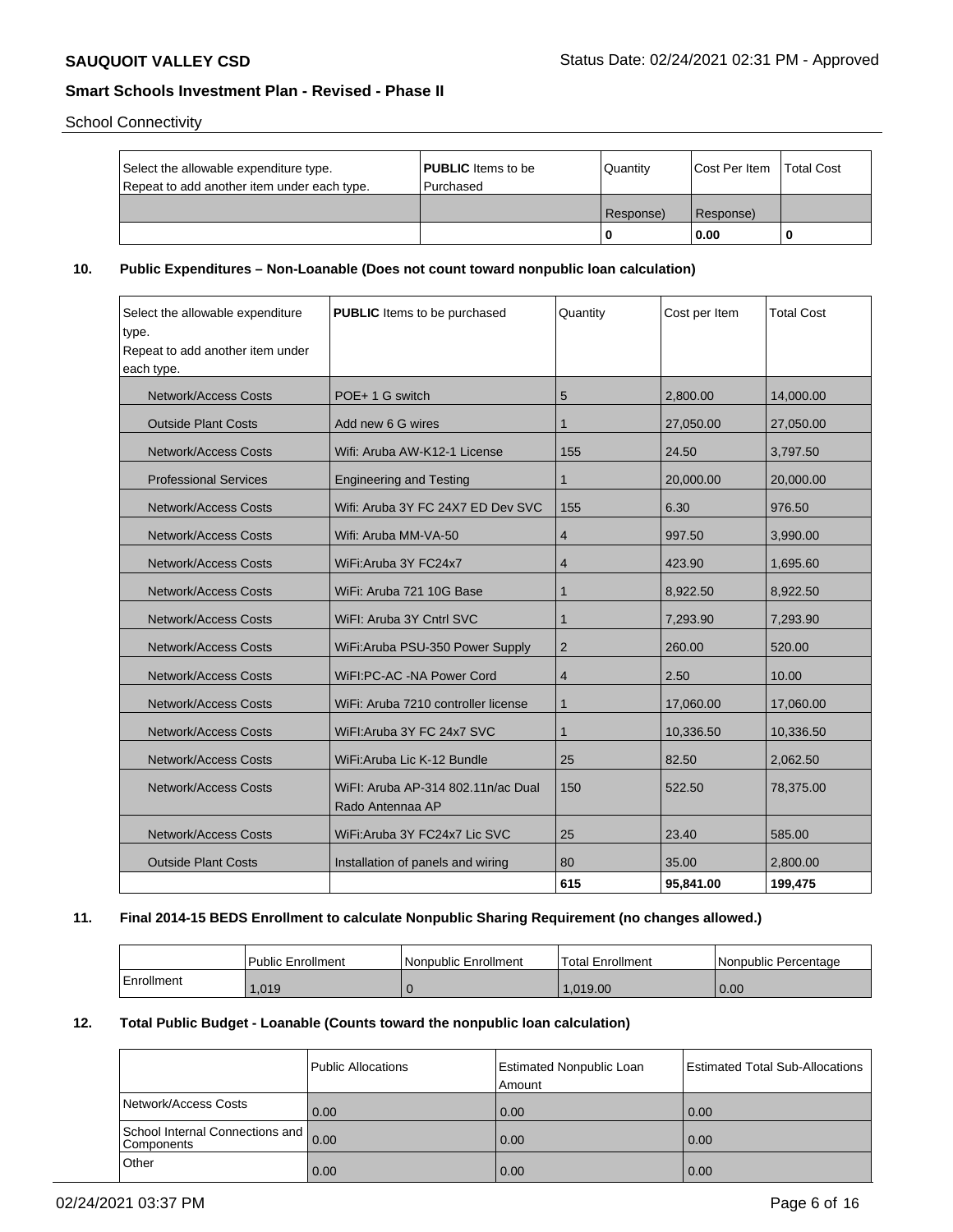School Connectivity

|         | l Public Allocations | <b>Estimated Nonpublic Loan</b><br>Amount | <b>Estimated Total Sub-Allocations</b> |
|---------|----------------------|-------------------------------------------|----------------------------------------|
| Totals: | 0.00                 |                                           |                                        |

# **13. Total Public Budget – Non-Loanable (Does not count toward the nonpublic loan calculation)**

|                                            | Sub-          |
|--------------------------------------------|---------------|
|                                            | Allocation    |
| Network/Access Costs                       | 149,625.00    |
| Outside Plant Costs                        | 29,850.00     |
| School Internal Connections and Components | (No Response) |
| Professional Services                      | 20,000.00     |
| Testing                                    | (No Response) |
| <b>Other Upfront Costs</b>                 | (No Response) |
| <b>Other Costs</b>                         | (No Response) |
| Totals:                                    | 199,475.00    |

# **14. School Connectivity Totals**

|                          | Total Sub-Allocations |
|--------------------------|-----------------------|
| Total Loanable Items     | $\overline{0.00}$     |
| Total Non-Ioanable Items | 199,475.00            |
| <b>Totals:</b>           | 199,475               |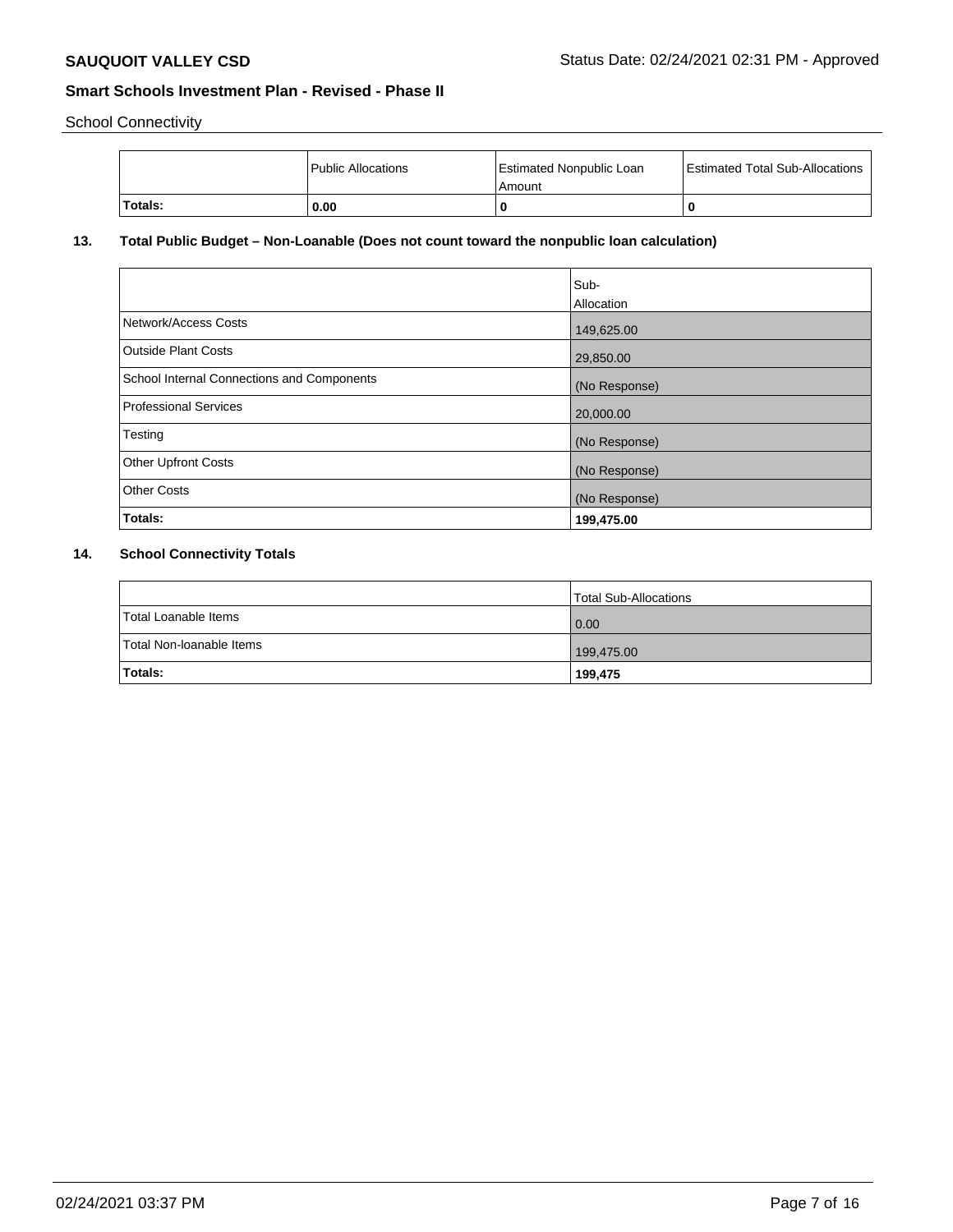Community Connectivity (Broadband and Wireless)

- **1. Describe how you intend to use Smart Schools Bond Act funds for high-speed broadband and/or wireless connectivity projects in the community.**
- **2. Please describe how the proposed project(s) will promote student achievement and increase student and/or staff access to the Internet in a manner that enhances student learning and/or instruction outside of the school day and/or school building.**

(No Response)

**3. Community connectivity projects must comply with all the necessary local building codes and regulations (building and related permits are not required prior to plan submission).**

 $\boxtimes$  I certify that we will comply with all the necessary local building codes and regulations.

**4. Please describe the physical location of the proposed investment.**

(No Response)

**5. Please provide the initial list of partners participating in the Community Connectivity Broadband Project, along with their Federal Tax Identification (Employer Identification) number.**

| l Proiect Partners | l Federal ID # |
|--------------------|----------------|
| (No Response)      | (No Response)  |

**6. Please detail the type, quantity, per unit cost and total cost of the eligible items under each sub-category.**

| Select the allowable expenditure | Item to be purchased | Quantity      | Cost per Item | <b>Total Cost</b> |
|----------------------------------|----------------------|---------------|---------------|-------------------|
| type.                            |                      |               |               |                   |
| Repeat to add another item under |                      |               |               |                   |
| each type.                       |                      |               |               |                   |
| (No Response)                    | (No Response)        | (No Response) | (No Response) | $\overline{0.00}$ |
|                                  |                      |               | 0.00          |                   |

**7. If you are submitting an allocation for Community Connectivity, complete this table.**

**Note that the calculated Total at the bottom of the table must equal the Total allocation for this category that you entered in the SSIP Overview overall budget.**

|                                    | Sub-Allocation |
|------------------------------------|----------------|
| Network/Access Costs               | (No Response)  |
| Outside Plant Costs                | (No Response)  |
| <b>Tower Costs</b>                 | (No Response)  |
| <b>Customer Premises Equipment</b> | (No Response)  |
| <b>Professional Services</b>       | (No Response)  |
| Testing                            | (No Response)  |
| <b>Other Upfront Costs</b>         | (No Response)  |
| <b>Other Costs</b>                 | (No Response)  |
| Totals:                            | 0.00           |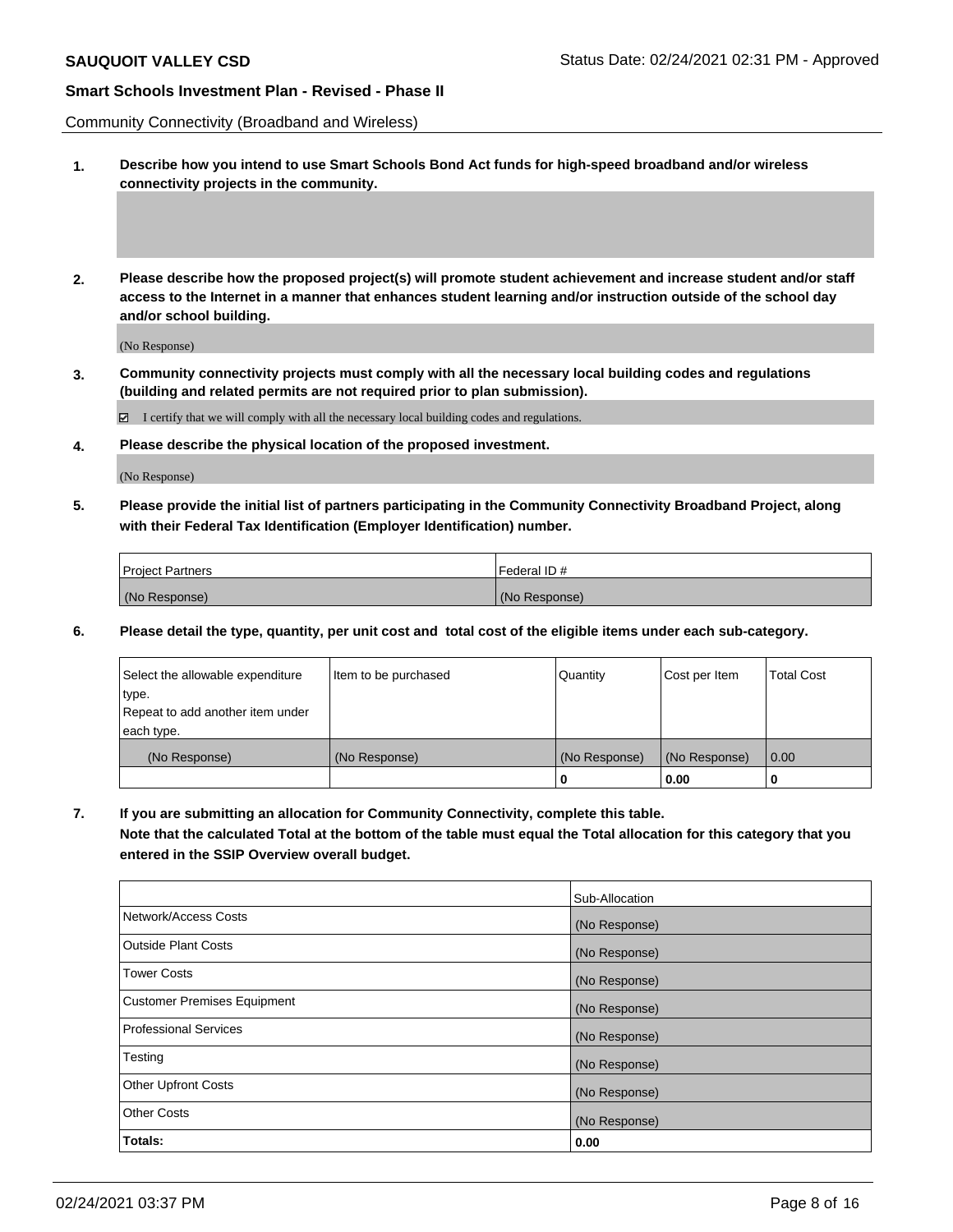#### Classroom Learning Technology

**1. In order for students and faculty to receive the maximum benefit from the technology made available under the Smart Schools Bond Act, their school buildings must possess sufficient connectivity infrastructure to ensure that devices can be used during the school day. Smart Schools Investment Plans must demonstrate that sufficient infrastructure that meets the Federal Communications Commission's 100 Mbps per 1,000 students standard currently exists in the buildings where new devices will be deployed, or is a planned use of a portion of Smart Schools Bond Act funds, or is under development through another funding source. Smart Schools Bond Act funds used for technology infrastructure or classroom technology investments must increase the number of school buildings that meet or exceed the minimum speed standard of 100 Mbps per 1,000 students and staff within 12 months. This standard may be met on either a contracted 24/7 firm service or a**

- **"burstable" capability. If the standard is met under the burstable criteria, it must be:**
- **1. Specifically codified in a service contract with a provider, and**

**2. Guaranteed to be available to all students and devices as needed, particularly during periods of high demand, such as computer-based testing (CBT) periods.**

**Please describe how your district already meets or is planning to meet this standard within 12 months of plan submission.**

**In SSIB Phase 1(2019), the district upgraded all the switches and fiber to be 10G capable. In his phase (Phase II) we are planning on upgrading our WiFi network to the newest standards with every classroom having the ability to host at least 30 devices and large group (gym, cafeteria, auditorium) areas to host up to 120-150 devices.**

**In 2019, we held CBT with Chromebooks for 5-8 Math and ELA. We were able to place over 70 students in the gym and use chromebooks for testing. This was before any updates were made to the switches or access points.**

- **1a. If a district believes that it will be impossible to meet this standard within 12 months, it may apply for a waiver of this requirement, as described on the Smart Schools website. The waiver must be filed and approved by SED prior to submitting this survey.**
	- By checking this box, you are certifying that the school district has an approved waiver of this requirement on file with the New York State Education Department.
- **2. Connectivity Speed Calculator (Required). If the district currently meets the required speed, enter "Currently Met" in the last box: Expected Date When Required Speed Will be Met.**

|                  | I Number of | Required Speed | l Current Speed in | Expected Speed | <b>Expected Date</b>                    |
|------------------|-------------|----------------|--------------------|----------------|-----------------------------------------|
|                  | Students    | in Mbps        | <b>Mbps</b>        | to be Attained | When Required                           |
|                  |             |                |                    |                | l Within 12 Months ISpeed Will be Met l |
| Calculated Speed | 945         | 94.50          | 1000               | 1000           | Currently Met                           |

**3. If the district wishes to have students and staff access the Internet from wireless devices within the school building, or in close proximity to it, it must first ensure that it has a robust Wi-Fi network in place that has sufficient bandwidth to meet user demand.**

**Please describe how you have quantified this demand and how you plan to meet this demand.**

We have not had a individual teacher host a class size over 30 in over 25 years. Every classroom will be able to host at least 30 devices. Our current K-12 cohort range from 65-100 students. Every large meeting will be able to host between 150-200 devices. No building has more than 400 students. Each building has a cafeteria and a gymnasium. If needed half the students could be in each location with a device and we would be able to provide them Wifi service.

**4. All New York State public school districts are required to complete and submit an Instructional Technology Plan survey to the New York State Education Department in compliance with Section 753 of the Education Law and per Part 100.12 of the Commissioner's Regulations.**

**Districts that include educational technology purchases as part of their Smart Schools Investment Plan must have a submitted and approved Instructional Technology Plan survey on file with the New York State Education Department.**

By checking this box, you are certifying that the school district has an approved Instructional Technology Plan survey on file with the New York State Education Department.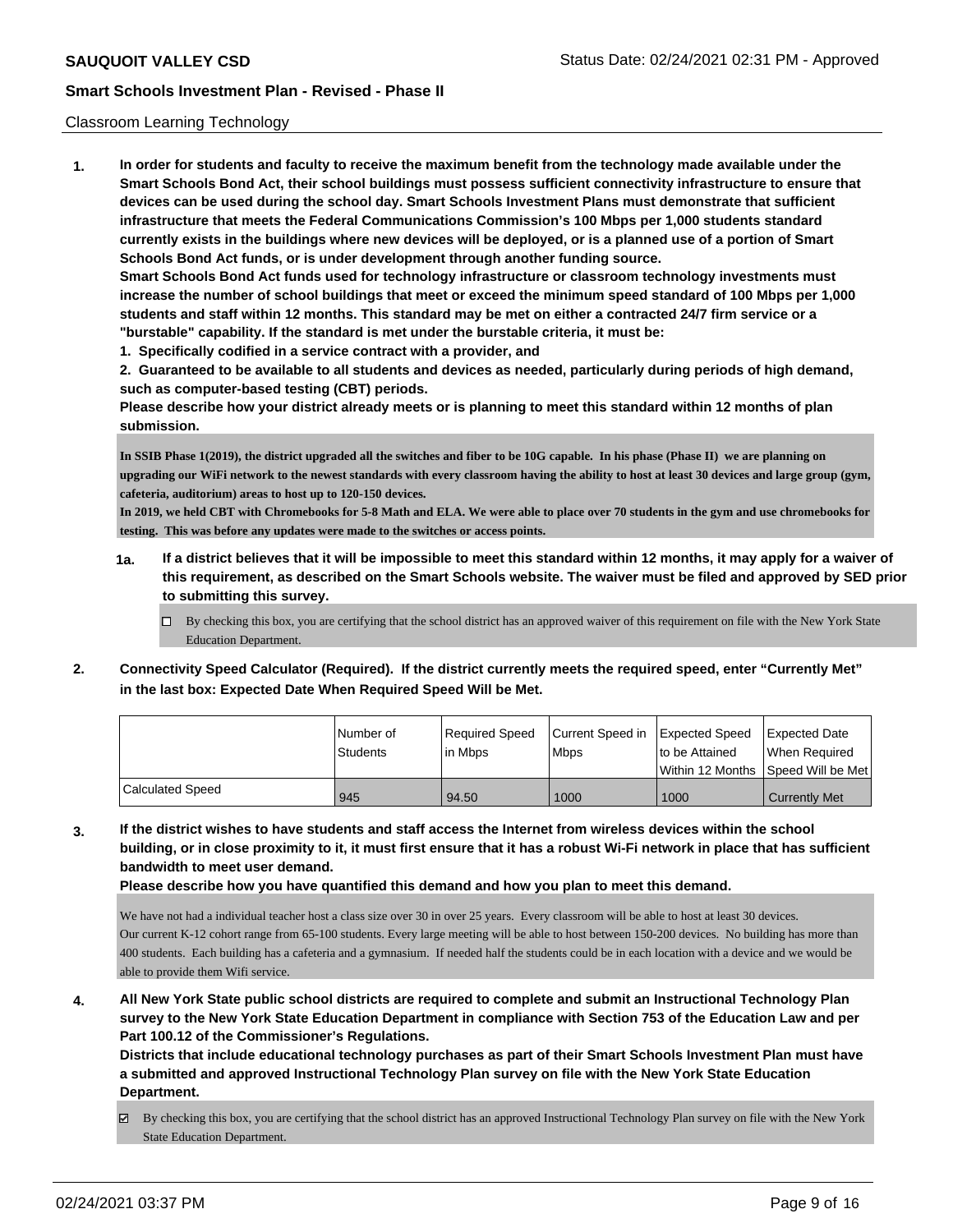### Classroom Learning Technology

# **5. Describe the devices you intend to purchase and their compatibility with existing or planned platforms or systems. Specifically address the adequacy of each facility's electrical, HVAC and other infrastructure necessary to install and support the operation of the planned technology.**

80 of the 95 classrooms will be getting Interactive Flat Panels (IFB) to support their instructions. Each classroom will WiFi access and is already wired for data. These devices will be able to connect to the current teacher workstations/desktop and wireless devices in the room. Currently, we have 776 Chromebooks in the district. We plan on adding an additional 224 devices to support instruction. Seventy-five percent (approx) have older document cameras, we plan on purchasing new document cameras.

### **6. Describe how the proposed technology purchases will:**

- **> enhance differentiated instruction;**
- **> expand student learning inside and outside the classroom;**
- **> benefit students with disabilities and English language learners; and**
- **> contribute to the reduction of other learning gaps that have been identified within the district.**

**The expectation is that districts will place a priority on addressing the needs of students who struggle to succeed in a rigorous curriculum. Responses in this section should specifically address this concern and align with the district's Instructional Technology Plan (in particular Question 2 of E. Curriculum and Instruction: "Does the district's instructional technology plan address the needs of students with disabilities to ensure equitable access to instruction, materials and assessments?" and Question 3 of the same section: "Does the district's instructional technology plan address the provision of assistive technology specifically for students with disabilities to ensure access to and participation in the general curriculum?")**

**In addition, describe how the district ensures equitable access to instruction, materials and assessments and participation in the general curriculum for both SWD and English Language Learners/Multilingual Learners (ELL/MLL) students.**

Chromebooks: By providing our students with personal devices, such as Chromebooks, we will enable our teachers to utilize personalized learning strategies that will address small group and/or individualized learning needs. For example, teachers will be able to analyze and respond to formative assessment data by crafting learning experiences that are unique to small groups or individuals. Through the use of online tools and content sources, these experiences can be tailored to students' needs. This is particularly vital for our students with disabilities and our English language learners. By engaging in instructional activities that specifically address students' needs and interests, we hope to see engagement, ownership, and reflection flourish to even greater heights. Such devices also facilitate greater communication between teachers and students, and they enable students to access information and continue their learning progression outside of school.

IFP's : Interactive Flat Panel's displays offer outstanding teaching and learning benefits for any K-12 classroom or subject. With the ability for multiple students to simultaneously interact with course content, and the appeal, accessibility and functionality of a giant tablet, IFP's brings added creativity, depth, collaboration, fun and learning to classrooms.Giant tablet-like functionality helps boost attention, enthusiasm and engagement, which can reduce discipline and classroom management struggles.

Document Camera:

- A Document Camera allows for better visibility, flexibility and accessibility. There are a range of abilities and benefits that a document camera can provide.
- Portable for flexibility. ...
- Acts as a tool for tactile learning. ...
- Allows for the creation of video lessons easily. ...
- Allows for easy scanning and file collection.

# **7. Where appropriate, describe how the proposed technology purchases will enhance ongoing communication with parents and other stakeholders and help the district facilitate technology-based regional partnerships, including distance learning and other efforts.**

Currently, we are in the middle of state wide school shutdown. Our existing technology has enable 100% of our teachers to deliver new content and review curriculum online. All parents and students have the ability to communicate with the staff in various platforms-email, phone and video conferencing.

Upon returning to normal the skills we have learned and will continue to acquire in combination with greater WiFi capabilities and more Chromebooks accesses, the teachers will have more flexibility when creating differentiated lesson content and supplemental material for advance and remidial work.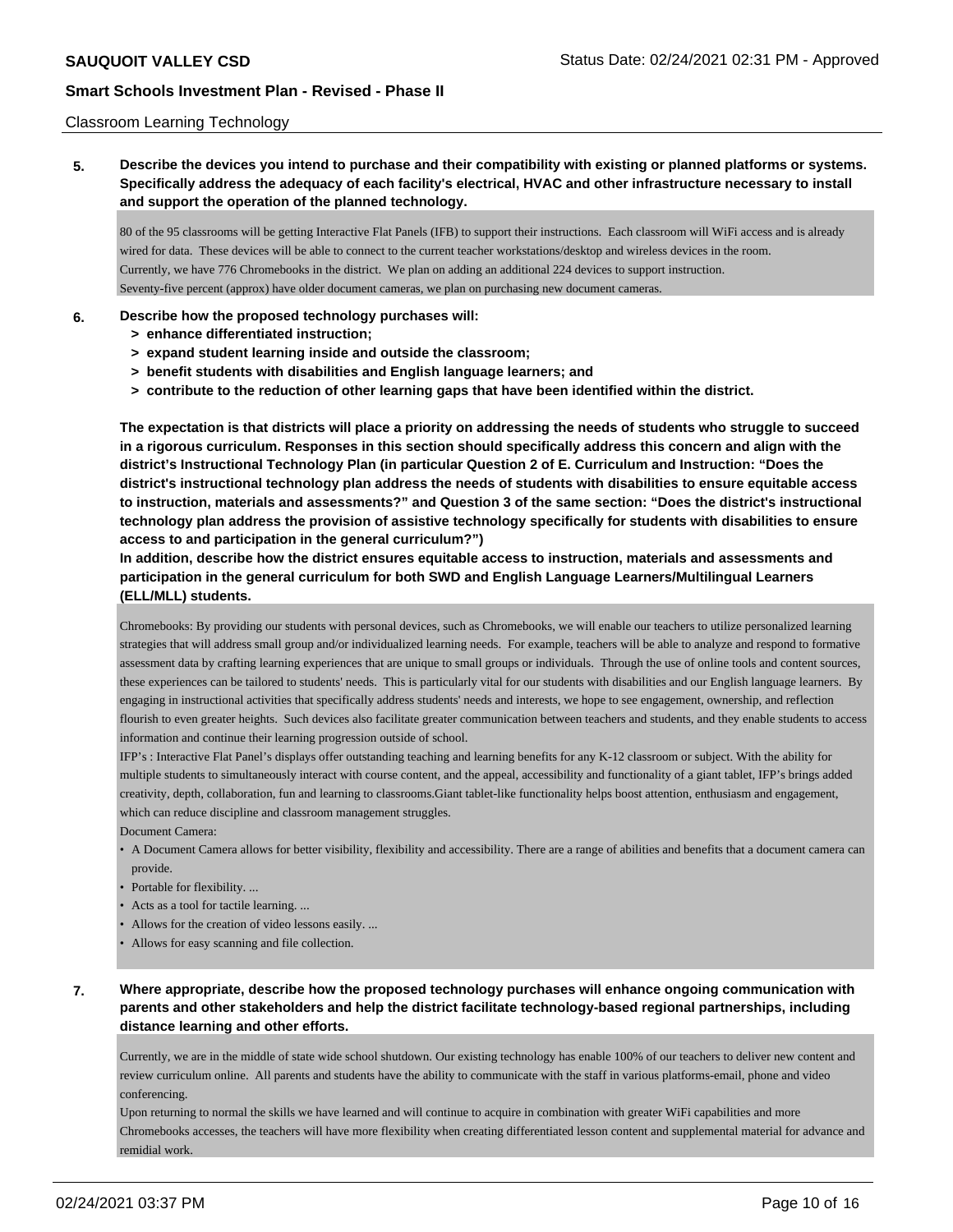#### Classroom Learning Technology

**8. Describe the district's plan to provide professional development to ensure that administrators, teachers and staff can employ the technology purchased to enhance instruction successfully.**

**Note: This response should be aligned and expanded upon in accordance with your district's response to Question 1 of F. Professional Development of your Instructional Technology Plan: "Please provide a summary of professional development offered to teachers and staff, for the time period covered by this plan, to support technology to enhance teaching and learning. Please include topics, audience and method of delivery within your summary."**

This current pandemic shutdown has forced us to perform massive amounts of training via video conferencing. We have trained teacher on how to use multiple online learning platforms via video conferencing and recorded training sessions. The district has 100% of the teacher capable of teaching online and presenting online. Moving forward the online platform will continue to be used to meet the on-demand teacher needs. In addition we will hold summer camps to teach teachers new techniques and features of software we use.

During the spring of 2020 pandemic the district held multiple online trainings to prepare the staff for online instruction, which included the following Google Classroom, Google Meet, Google Docs, Google Sheets, Google Slides, Google Drive and Apps, Google Forms, YouTube editing, Zoom, Castle Learning, IXL, and an overview of BOCES services that are offered.

- **9. Districts must contact one of the SUNY/CUNY teacher preparation programs listed on the document on the left side of the page that supplies the largest number of the district's new teachers to request advice on innovative uses and best practices at the intersection of pedagogy and educational technology.**
	- By checking this box, you certify that you have contacted the SUNY/CUNY teacher preparation program that supplies the largest number of your new teachers to request advice on these issues.
	- **9a. Please enter the name of the SUNY or CUNY Institution that you contacted.**

#### SUNY Cortland

**9b. Enter the primary Institution phone number.**

### 607-753-5528

**9c. Enter the name of the contact person with whom you consulted and/or will be collaborating with on innovative uses of technology and best practices.**

### Dr. Chris Widdall

**10. To ensure the sustainability of technology purchases made with Smart Schools funds, districts must demonstrate a long-term plan to maintain and replace technology purchases supported by Smart Schools Bond Act funds. This sustainability plan shall demonstrate a district's capacity to support recurring costs of use that are ineligible for Smart Schools Bond Act funding such as device maintenance, technical support, Internet and wireless fees, maintenance of hotspots, staff professional development, building maintenance and the replacement of incidental items. Further, such a sustainability plan shall include a long-term plan for the replacement of purchased devices and equipment at the end of their useful life with other funding sources.**

 $\boxtimes$  By checking this box, you certify that the district has a sustainability plan as described above.

**11. Districts must ensure that devices purchased with Smart Schools Bond funds will be distributed, prepared for use, maintained and supported appropriately. Districts must maintain detailed device inventories in accordance with generally accepted accounting principles.**

By checking this box, you certify that the district has a distribution and inventory management plan and system in place.

**12. Please detail the type, quantity, per unit cost and total cost of the eligible items under each sub-category.**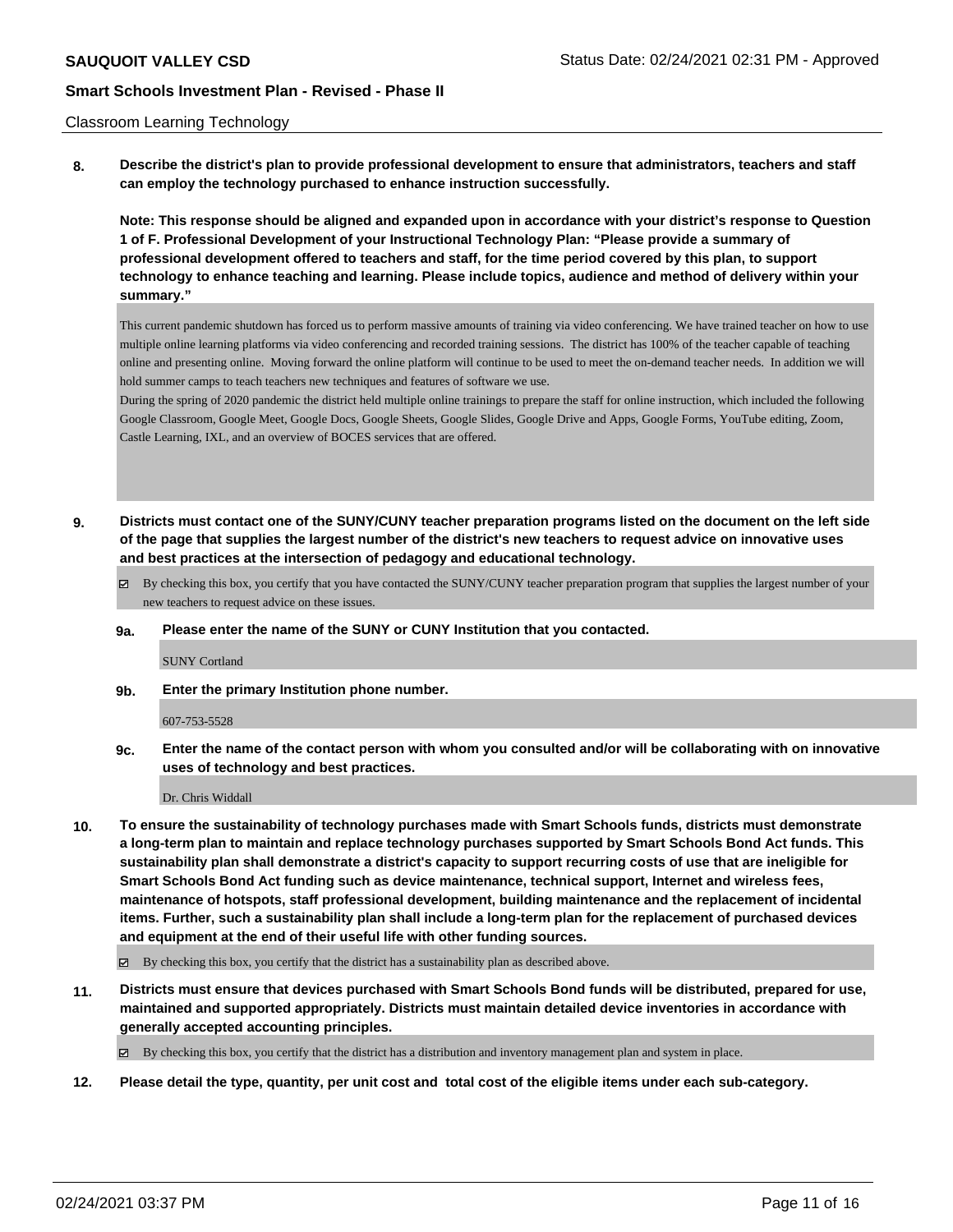Classroom Learning Technology

| Select the allowable expenditure | Item to be Purchased            | Quantity | Cost per Item | <b>Total Cost</b> |
|----------------------------------|---------------------------------|----------|---------------|-------------------|
| type.                            |                                 |          |               |                   |
| Repeat to add another item under |                                 |          |               |                   |
| each type.                       |                                 |          |               |                   |
| Interactive Whiteboards          | Interactive Flat Panels (IFP's) | 80       | 3,399.00      | 271,920.00        |
| <b>Laptop Computers</b>          | Chromebooks                     | 224      | 274.91        | 61.579.84         |
| <b>Other Costs</b>               | <b>Document Cameras</b>         | 20       | 325.00        | 6,500.00          |
| Interactive Whiteboards          | Mounting Brackets for IFP's     | 75       | 299.00        | 22,425.00         |
| Interactive Whiteboards          | Tilt lift kits for IFP's        | 5        | 1.499.00      | 7,495.00          |
| <b>Other Costs</b>               | Chromebooks charging stations   | 8        | 1,650.00      | 13,200.00         |
|                                  |                                 | 412      | 7,446.91      | 383,120           |

# **13. Final 2014-15 BEDS Enrollment to calculate Nonpublic Sharing Requirement (no changes allowed.)**

|            | l Public Enrollment | Nonpublic Enrollment | l Total Enrollment | l Nonpublic<br>l Percentage |
|------------|---------------------|----------------------|--------------------|-----------------------------|
| Enrollment | 1.019               |                      | 1.019.00           | 0.00                        |

# **14. If you are submitting an allocation for Classroom Learning Technology complete this table.**

|                          | Public School Sub-Allocation | <b>Estimated Nonpublic Loan</b><br>Amount<br>(Based on Percentage Above) | <b>Estimated Total Public and</b><br>Nonpublic Sub-Allocation |
|--------------------------|------------------------------|--------------------------------------------------------------------------|---------------------------------------------------------------|
| Interactive Whiteboards  | 301,840.00                   | 0.00                                                                     | 301,840.00                                                    |
| <b>Computer Servers</b>  | 0.00                         | 0.00                                                                     | 0.00                                                          |
| <b>Desktop Computers</b> | 0.00                         | 0.00                                                                     | 0.00                                                          |
| <b>Laptop Computers</b>  | 61,579.84                    | 0.00                                                                     | 61.579.84                                                     |
| <b>Tablet Computers</b>  | 0.00                         | 0.00                                                                     | 0.00                                                          |
| <b>Other Costs</b>       | 19,700.00                    | 0.00                                                                     | 19,700.00                                                     |
| Totals:                  | 383,119.84                   | 0                                                                        | 383,120                                                       |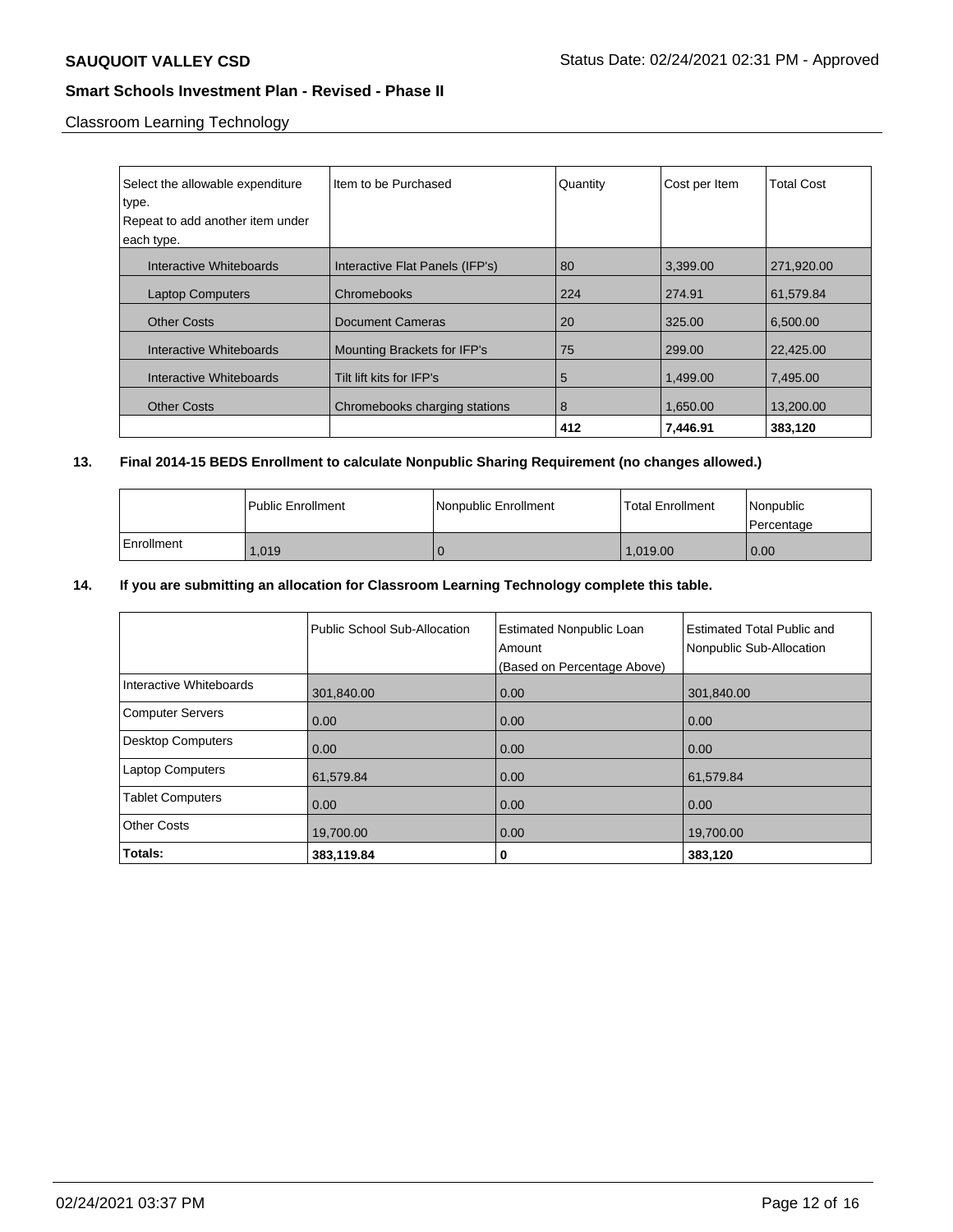#### Pre-Kindergarten Classrooms

**1. Provide information regarding how and where the district is currently serving pre-kindergarten students and justify the need for additional space with enrollment projections over 3 years.**

(No Response)

- **2. Describe the district's plan to construct, enhance or modernize education facilities to accommodate prekindergarten programs. Such plans must include:**
	- **Specific descriptions of what the district intends to do to each space;**
	- **An affirmation that new pre-kindergarten classrooms will contain a minimum of 900 square feet per classroom;**
	- **The number of classrooms involved;**
	- **The approximate construction costs per classroom; and**
	- **Confirmation that the space is district-owned or has a long-term lease that exceeds the probable useful life of the improvements.**

(No Response)

**3. Smart Schools Bond Act funds may only be used for capital construction costs. Describe the type and amount of additional funds that will be required to support ineligible ongoing costs (e.g. instruction, supplies) associated with any additional pre-kindergarten classrooms that the district plans to add.**

(No Response)

**4. All plans and specifications for the erection, repair, enlargement or remodeling of school buildings in any public school district in the State must be reviewed and approved by the Commissioner. Districts that plan capital projects using their Smart Schools Bond Act funds will undergo a Preliminary Review Process by the Office of Facilities Planning.**

**Please indicate on a separate row each project number given to you by the Office of Facilities Planning.**

| Project Number |  |
|----------------|--|
| (No Response)  |  |
|                |  |

**5. Please detail the type, quantity, per unit cost and total cost of the eligible items under each sub-category.**

| Select the allowable expenditure | Item to be purchased | Quantity      | Cost per Item | <b>Total Cost</b> |
|----------------------------------|----------------------|---------------|---------------|-------------------|
| type.                            |                      |               |               |                   |
| Repeat to add another item under |                      |               |               |                   |
| each type.                       |                      |               |               |                   |
| (No Response)                    | (No Response)        | (No Response) | (No Response) | 0.00              |
|                                  |                      | υ             | 0.00          |                   |

**6. If you have made an allocation for Pre-Kindergarten Classrooms, complete this table. Note that the calculated Total at the bottom of the table must equal the Total allocation for this category that you entered in the SSIP Overview overall budget.**

|                                          | Sub-Allocation |
|------------------------------------------|----------------|
| Construct Pre-K Classrooms               | (No Response)  |
| Enhance/Modernize Educational Facilities | (No Response)  |
| <b>Other Costs</b>                       | (No Response)  |
| Totals:                                  | 0.00           |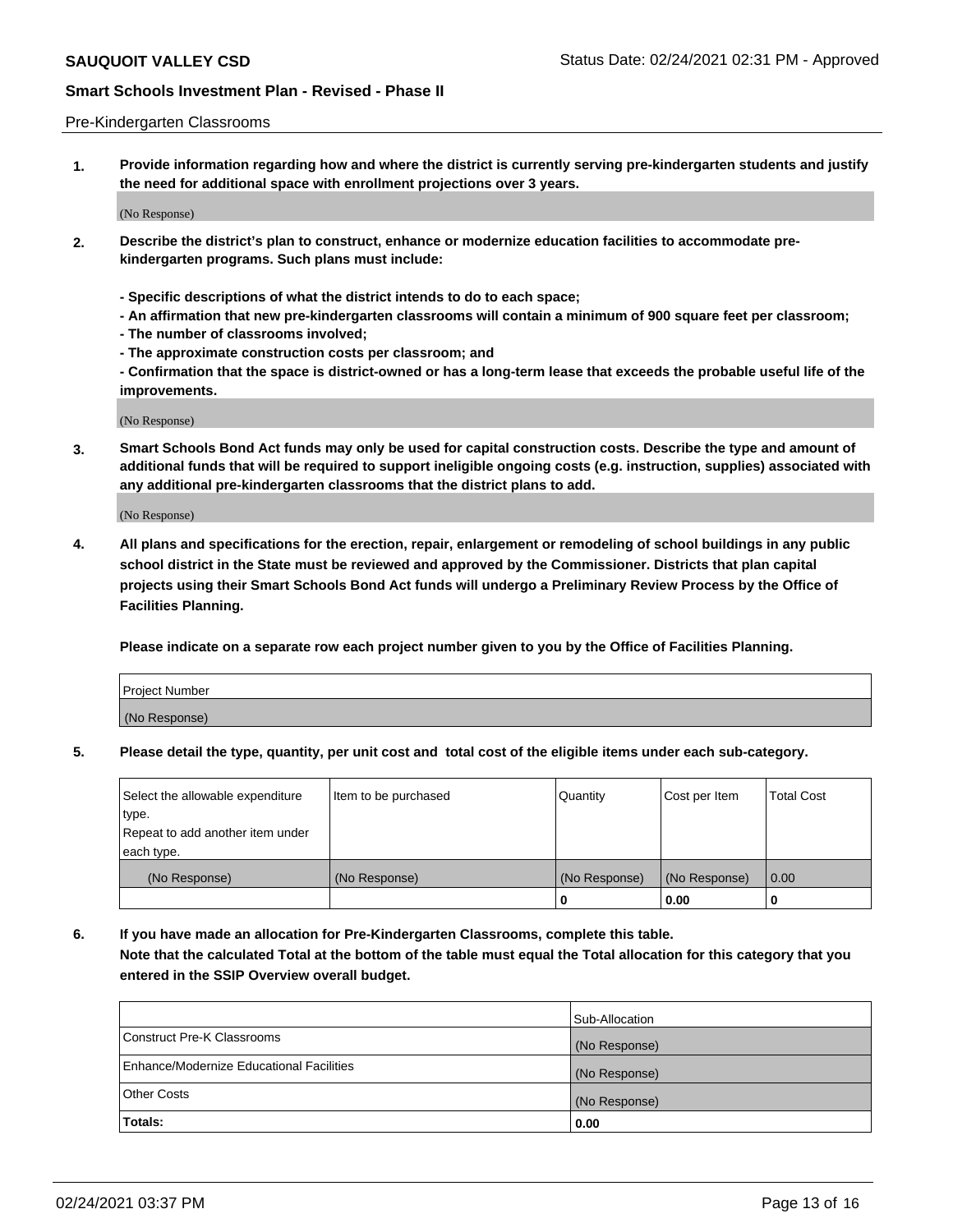Replace Transportable Classrooms

**1. Describe the district's plan to construct, enhance or modernize education facilities to provide high-quality instructional space by replacing transportable classrooms.**

(No Response)

**2. All plans and specifications for the erection, repair, enlargement or remodeling of school buildings in any public school district in the State must be reviewed and approved by the Commissioner. Districts that plan capital projects using their Smart Schools Bond Act funds will undergo a Preliminary Review Process by the Office of Facilities Planning.**

**Please indicate on a separate row each project number given to you by the Office of Facilities Planning.**

| Project Number |  |
|----------------|--|
|                |  |
|                |  |
|                |  |
|                |  |
| (No Response)  |  |
|                |  |
|                |  |
|                |  |

**3. For large projects that seek to blend Smart Schools Bond Act dollars with other funds, please note that Smart Schools Bond Act funds can be allocated on a pro rata basis depending on the number of new classrooms built that directly replace transportable classroom units.**

**If a district seeks to blend Smart Schools Bond Act dollars with other funds describe below what other funds are being used and what portion of the money will be Smart Schools Bond Act funds.**

(No Response)

**4. Please detail the type, quantity, per unit cost and total cost of the eligible items under each sub-category.**

| Select the allowable expenditure | Item to be purchased | Quantity      | Cost per Item | Total Cost |
|----------------------------------|----------------------|---------------|---------------|------------|
| ∣type.                           |                      |               |               |            |
| Repeat to add another item under |                      |               |               |            |
| each type.                       |                      |               |               |            |
| (No Response)                    | (No Response)        | (No Response) | (No Response) | 0.00       |
|                                  |                      | u             | 0.00          |            |

**5. If you have made an allocation for Replace Transportable Classrooms, complete this table. Note that the calculated Total at the bottom of the table must equal the Total allocation for this category that you entered in the SSIP Overview overall budget.**

|                                                | Sub-Allocation |
|------------------------------------------------|----------------|
| Construct New Instructional Space              | (No Response)  |
| Enhance/Modernize Existing Instructional Space | (No Response)  |
| Other Costs                                    | (No Response)  |
| Totals:                                        | 0.00           |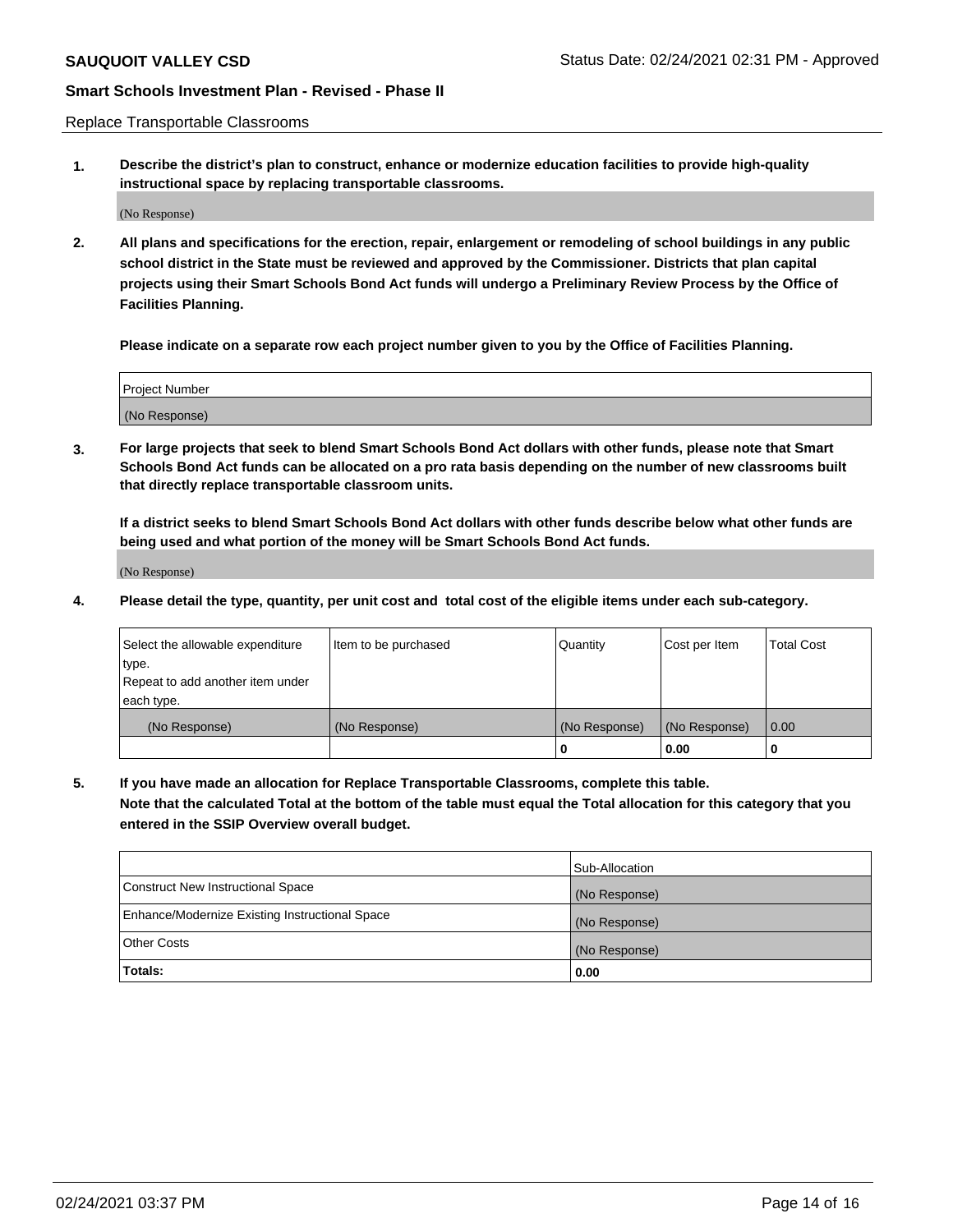### High-Tech Security Features

# **1. Describe how you intend to use Smart Schools Bond Act funds to install high-tech security features in school buildings and on school campuses.**

Part 1: We plan on using to Smart School Bond to complete installing security camera in our district. In Phase I, we upgraded the entire Middle School with new cameras and about 40% of the high school is finished. Phase II (this plan) we intend on completing the high school and upgrading the entire Elementary school. In addition to upgrades we will add additional camera so area that are not covered by our existing analog camera system, which was installed in 2006.

Part 2: We plan on installing a Blue-light lockdown system in our district as way to quickly notify all three building of a lock down situation. The system will be able to be activated with a couple of physical switches along with a mobile app that can trigger the system.

Part 3: We would like to install a visitor screening reader for all visitors coming into our buildings. A visitor will be asked for a photo id before admittance into the building, the device will do a quick check to make sure we are not allowing unwanted people in the building. ie. criminals or parents who have lost visitation or custody rights to access the building.

**2. All plans and specifications for the erection, repair, enlargement or remodeling of school buildings in any public school district in the State must be reviewed and approved by the Commissioner. Smart Schools plans with any expenditures in the High-Tech Security category require a project number from the Office of Facilities Planning. Districts must submit an SSBA LOI and receive project numbers prior to submitting the SSIP. As indicated on the LOI, some projects may be eligible for a streamlined review and will not require a building permit. Please indicate on a separate row each project number given to you by the Office of Facilities Planning.**

| <b>Project Number</b> |  |
|-----------------------|--|
| 41-16-03-04-7-999-BA1 |  |

- **3. Was your project deemed eligible for streamlined Review?**
	- Yes
	- $\square$  No
	- **3a. Districts with streamlined projects must certify that they have reviewed all installations with their licensed architect or engineer of record, and provide that person's name and license number. The licensed professional must review the products and proposed method of installation prior to implementation and review the work during and after completion in order to affirm that the work was code-compliant, if requested.**
		- By checking this box, you certify that the district has reviewed all installations with a licensed architect or engineer of record.
- **4. Include the name and license number of the architect or engineer of record.**

| Name            | License Number |
|-----------------|----------------|
| Nick Sagnorelli | 24017          |

# **5. Please detail the type, quantity, per unit cost and total cost of the eligible items under each sub-category.**

| Select the allowable expenditure<br>type. | Item to be purchased                        | Quantity | Cost per Item | <b>Total Cost</b> |
|-------------------------------------------|---------------------------------------------|----------|---------------|-------------------|
| Repeat to add another item under          |                                             |          |               |                   |
| each type.                                |                                             |          |               |                   |
| <b>Entry Control System</b>               | Visitor Screening System (entire<br>system) |          | 14.000.00     | 14.000.00         |
| <b>Entry Control System</b>               | Blue Lights/Lock down lights (entire        |          | 70,000,00     | 70.000.00         |